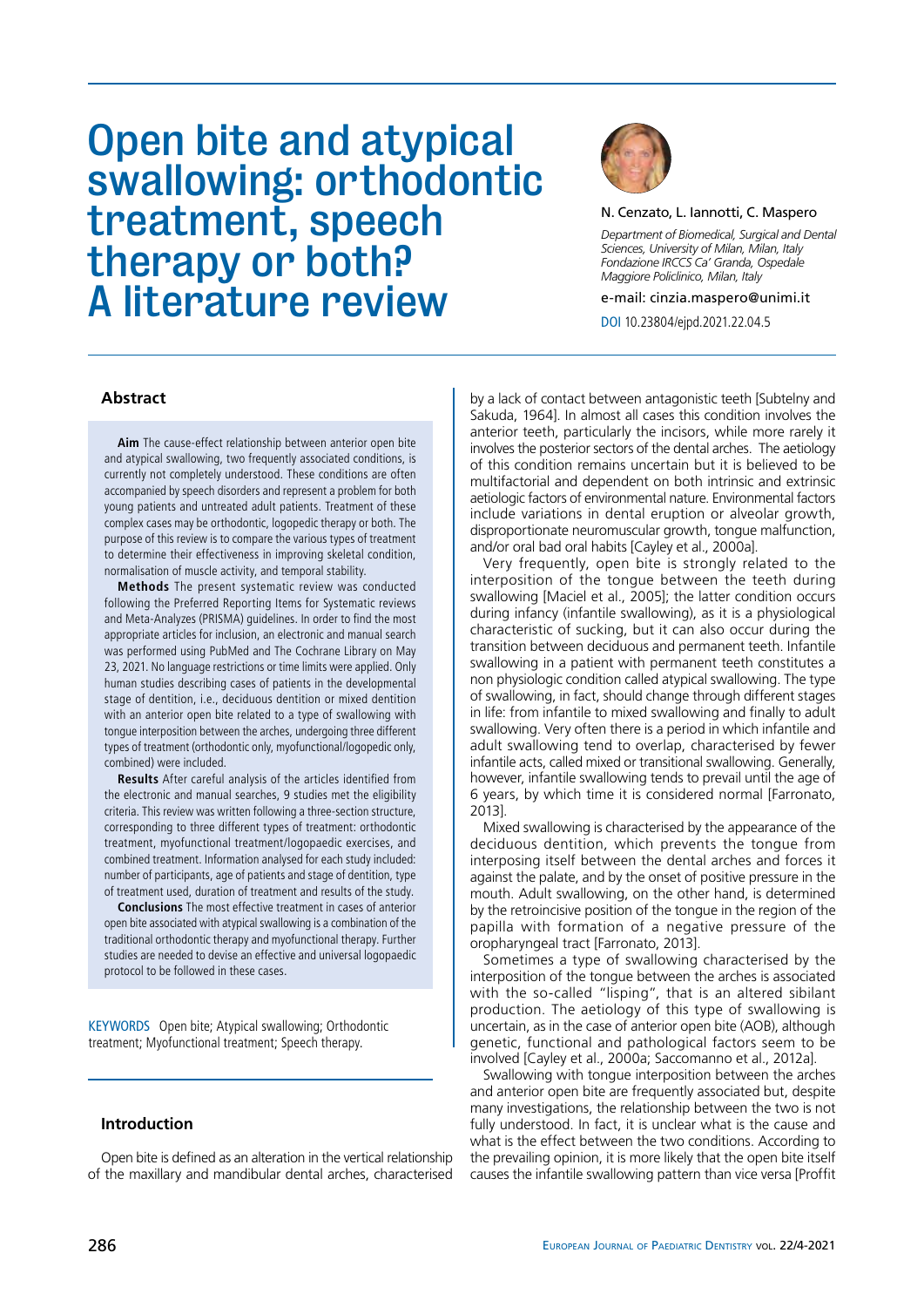et al., 2007; Kikyo et al., 1999]. In fact, along these lines, there is a belief that during swallowing, the tongue presses on the anterior teeth for too short a period of time to determine an influence on the eruption of the anterior teeth, and thus on the formation of the anterior open bite [Proffit et al., 2007; Mason, 2011]. For these authors, it is the tongue that, when pushed forward during the physiological swallowing movement, causes incorrect swallowing. In contrast, other studies arque that it is infantile swallowing that is an important factor underlying the aetiology of the anterior open bite [Peng et al., 2003; Kasparaviciene et al., 2014; Dixi and Shetty, 2013; Begnoni et al., 2020]. From this, it can be assumed that tonguepush swallowing is a contributing factor to the relapse of the results achievable with traditional orthodontic treatment and should therefore be controlled during treatment and restraint periods [Yashiro and Takada, 1999].

The diagnosis of atypical swallowing is based on the medical history through the investigation of the presence of bad habits, the examination of the oro-facial district during which the resting position of the tongue and the position of the mandible during swallowing are investigated (in fact, atypical swallowing is characterised by the absence of muscular contraction which, under normal conditions, can be perceived by placing a hand between the temporalis and the masseter and by the absence of occlusal contact) and the intraoral functional examination. During this moment of diagnosis, the position of the tongue during swallowing, the possible presence of contraction of the muscles (buccinator, orbicularis, and menton) and the position of the lips during swallowing should be observed [Farronato, 2013]. Finally, radiographs and complementary examinations, such as palatograms or electropalatography (EPG) [Cayley et al., 2000a; Farronato et al., 2020; Leonardi et al., 2021; Maspero et al., 2020], are also useful for diagnosis.

Speech therapy in association with oral myofunctional therapy, corrects the position of the tongue during swallowing, speech and in habitual position. Orthodontic appliances, on the other hand, restore the correct relationship between the two dental arches. The devices used can be distinguished into two large groups: restrictors and stimulators. The first ones have the only purpose of stopping the incorrect function from damaging the occlusion through appropriate "physical barriers" such as grids and shields. The latter, which are nowadays the predominant choice, actively help myofunctional therapy and correct function. The latter include lingual function stimulators and lingual elevators. Sometimes, if the condition of interposition of the tongue between the dental arches during swallowing persists for a long time, it may be necessary to combine orthodontic treatment with surgical treatment [Celli et al., 2014].

Considering the strong association with speech disorders, the purpose of this study is to emphasize the need for a multidisciplinary treatment of these conditions with the interaction of orthodontists, surgeons and speech therapists [Cayley et al., 2000a; Maspero et al., 2014; Farronato et al., 2012a].

## **Materials and methods**

This systematic review was conducted following the "Preferred Reporting Items for Systematic Reviews and Meta-Analyzes" (PRISMA) guidelines.

### Eligibility criteria

The inclusion criteria that were applied were as follows:

- 1. Study design: clinical trials, randomised controlled trials (RCTs), controlled clinical trials (CCTs), and case reports.
- 2.Participants: patients in the developmental stage of dentition, i.e., deciduous dentition (up to 6 years) or mixed dentition (6–12 years).
- 3.Interventions: treatment modalities used to correct cases of anterior open bite related to swallowing with tongue interposition between the arches, with related speech problems.
- 4.Comparison: between the various types of treatment (only orthodontic, only speech therapy, combined).
- 5.Outcome: the primary outcome was improvement in skeletal condition and normalisation of muscular activity, with respect to the treatment applied.

#### Search strategy

An electronic search was conducted via PubMed, Scopus, The Cochrane Library, Open Grey, and LILACS on May 23, 2021, by means of the following search strategy: "(tongue thrusting OR tongue thrust\* OR tongue position OR tongue posit\* OR swallow OR swallowing OR swallow\* OR swallowing pattern OR swallow\* pattern OR open bite OR anterior open bite) AND (orthodontic treatment OR orthodontic\* treat\* OR orthodontic manag\* OR orthodontic management OR orthodontic therapy OR orthodontic\* therap\* OR orofacial muscle treatment OR orofac\* muscle treat\* OR orofacial muscle therapy OR orofac\* muscle therap\* OR speech therapy OR logopedic) AND (deciduous dentition OR deciduous dent\* OR primary dentition OR primary dent\* OR early mixed dentition OR early mixed dent\* OR late mixed dentition OR late mixed dent\* OR mixed dentition OR mixed dent\*)". A manual search of reference lists of retrieved articles was also conducted for full-text review. No language restrictions or time limits were applied. In addition, only human studies were considered. References from the different databases, before being evaluated, were entered into the EndnoteWeb® application in order to identify duplicates and proceed with their elimination. At this point, titles and abstracts were first reviewed and then the full-text review of relevant articles was considered for inclusion. Screening of abstracts and full-text manuscripts was performed independently by two authors.

#### Data collection process

The process of extracting data from the studies included in the review was performed by two authors and confirmed by a third. Two reviewers independently completed the initial selection of titles and abstracts of all included papers, excluding articles with titles and abstracts that were not relevant to the research question and did not meet the inclusion criteria. If there was insufficient information in the title or abstract to decide whether to exclude or include it from the search, the full article was read and then a decision was made regarding inclusion or exclusion. The reference lists of each eligible article were manually reviewed to select articles that were more relevant to the search. The final list was reported to the knowledge of a third reviewer. To avoid double counting of reports from the same study and thus reduce selection bias, it was decided to consider only the last published report.

Data collection was performed using a spreadsheet that was updated from time to time. The information collected for each study was organised into a table; the data entered within it were then divided into six categories: number of participants, patient age and stage of dentition, type of treatment used, duration of treatment, and study results.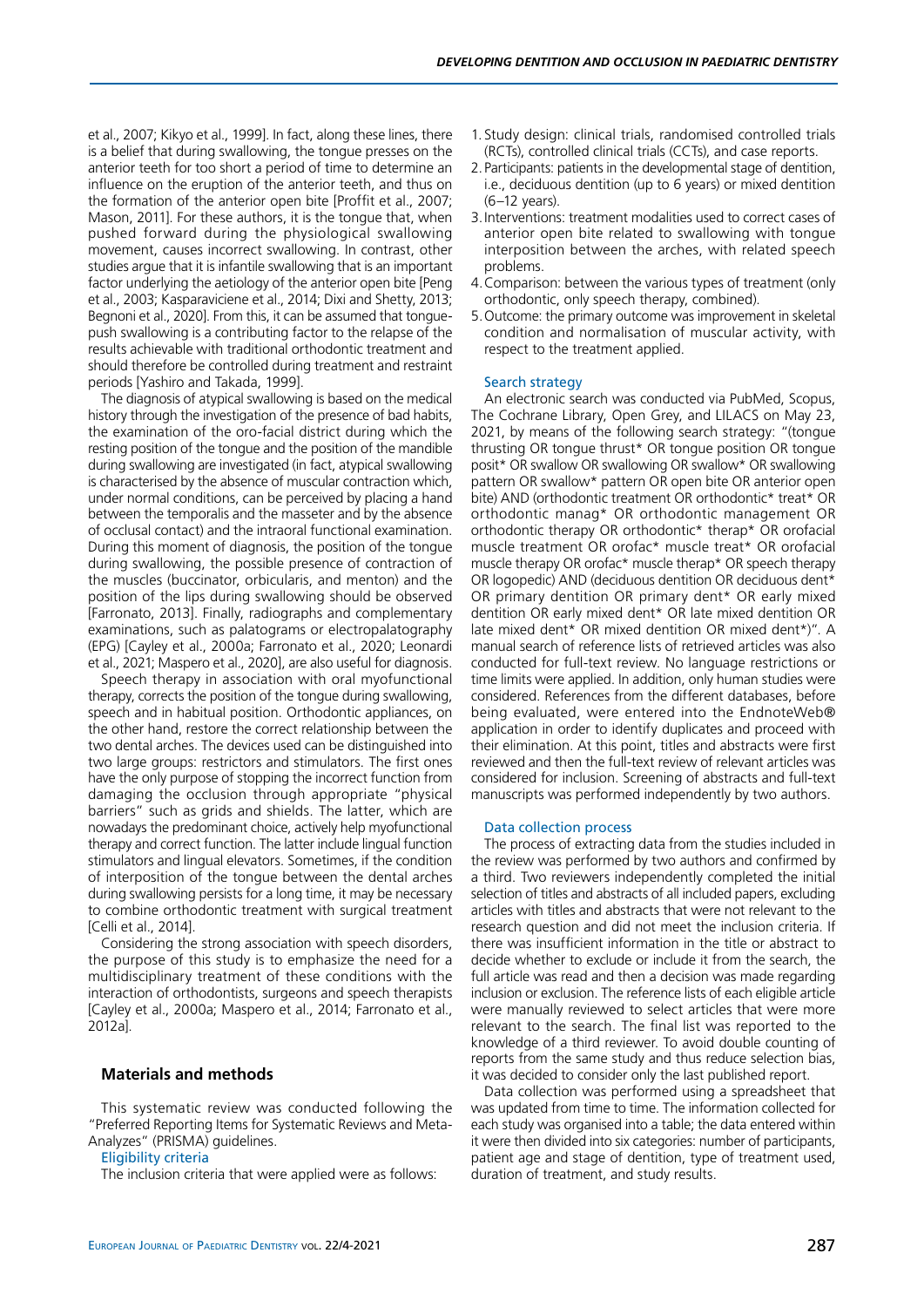### **Results**

#### Search details

The electronic search identified 307 articles, whereas records for 4 articles were identified after manual search of the included full-text evaluation studies. After initial screening consisting of title reading and subsequent removal of duplicates, 84 articles remained for further evaluation. After a more thorough analysis based on full-text reading, 9 studies were deemed eligible for inclusion in the review (Fig. 1).

Characteristics of the included studies are shown in Table 1.

## Study design

The sample sizes of the various studies ranged from 1 to 130 children; however, only one study recruited more than 100 children.

Participant ages ranged from 4 to 14 years. Most studies considered children in the mixed dentition period.

The interventions reported in the studies were: orthodontic appliances, myofunctional treatment/speech therapy exercises, a combination of the two treatments.

#### **Discussion**

Several different treatment approaches can be found in the literature regarding the early treatment of anterior open bite [Rosa et al., 2019]. Specifically, three different types of treatment were presented in the following review: orthodontic only, myofunctional/speech therapy only, and combined.

## Orthodontic treatment

Orthodontic treatment for the early correction of the anterior open bite include functional appliances, either fixed or removable type, having the objective of correcting and limiting excessive vertical skeletal growth and removing the mechanical factors that maintain the open bite i.e., as in the case of interposition of the tongue between the arches during swallowing [Farronato et al., 2012b; Lanteri et al., 2020].

Among the selected studies, 5 studies examined treatment with orthodontic therapy alone based on the use of spurs

bonded to the lingual surface of maxillary and/or mandibular incisors, and/or fixed or removable palatal grids. These would contribute to the elimination of tongue interference in the open bite space that would eventually act toward the intended correction of the anterior open bite. Treatment in all 5 cases lasted from 6 to 23 months, and the results obtained were also comparable. It turned out that, in some cases, a type of orthodontic treatment only allows to correct the anterior open bite and therefore to solve the skeletal problem but not to eliminate definitively the bad habit of the patient. In fact, in this way there is the risk of recurrence that put the patient in front of the need to undergo again an orthodontic treatment.

### Functional treatment

A further treatment modality for the anterior open bite is represented by orofacial myofunctional therapy (OMT), whose purpose is to harmonise orofacial functions by establishing a new physiological swallowing pattern and to eliminate factors that interfere with the normal development of the dental arches. This type of therapy aims to make the patient aware of the incorrectness of the tongue and thus allows him to learn a physiological myofunctional behavior. It is well known that a correct myofunctional protocol must adapt to the needs of each patient and its success depends above all on the compliance of both child and parents.

Insufficient attention is given to this treatment modality in the literature. There is also a lack of evidence defining the ideal age to begin this type of treatment and more research is needed in this regard. From the studies found and presented in this review, it was found that OMT can positively influence tongue behaviour, both at rest and during the swallowing mechanism, although it does not appear to significantly influence treatment alone [Van Dyck et al., 2016]. An idea also shared by Cayley et al., who, although they demonstrated that normal swallowing function resumes after OMT in subjects with anterior open bite, also demonstrated that only a partial reduction of anterior open bite is present from cephalometric tracings [Cayley et al., 2000b].

#### Combined treatment

In order to maintain the result obtained through orthodontic

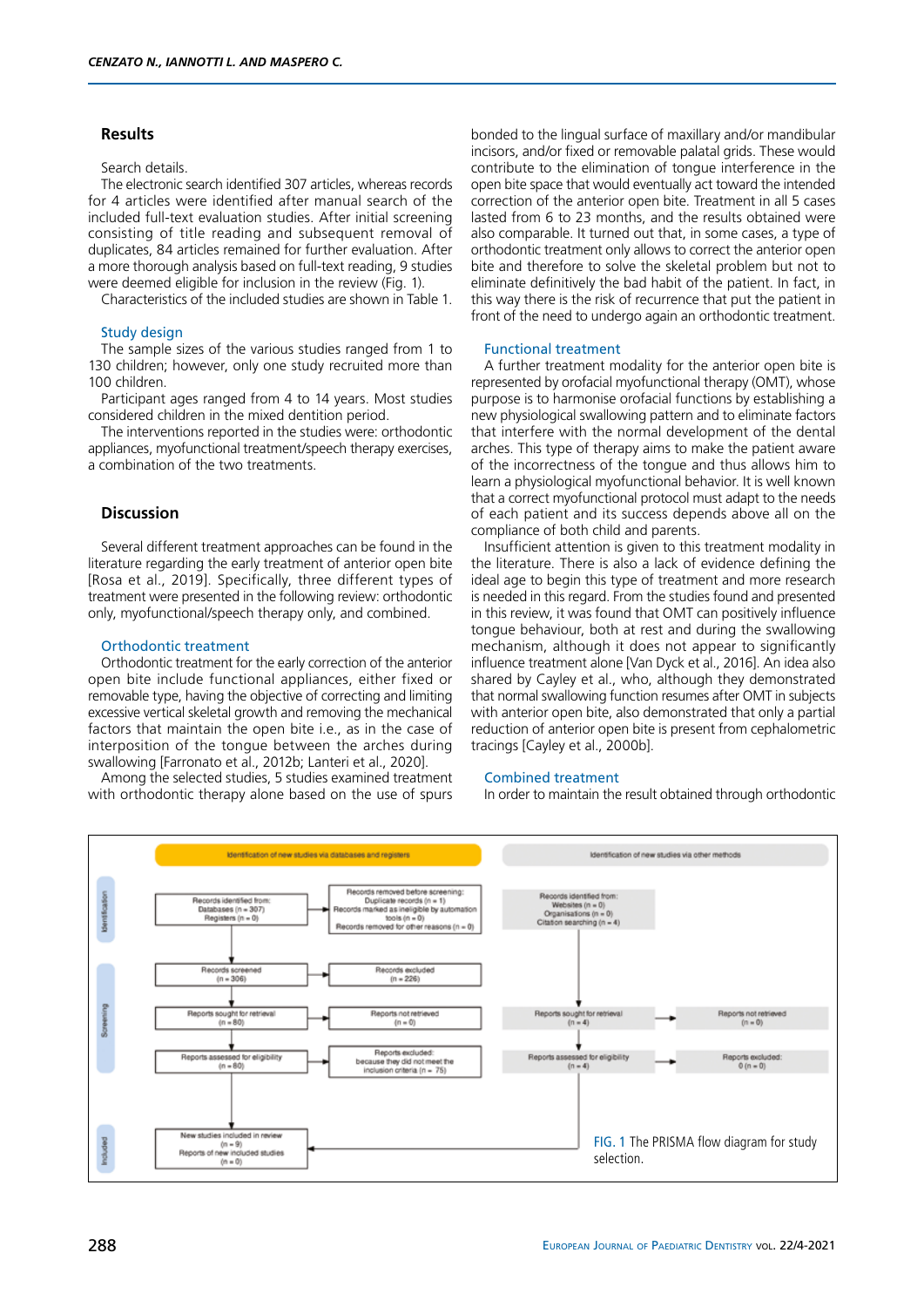| <b>Studies</b>              | Partecipants                                                                                                                                                                                                                   | Average age<br>dent. stage     | <b>Treatment</b>                                                                                                                                                                                                                                                                                                       | <b>Duration</b><br>(months) | <b>Results</b>                                                                                                                                                                                              |
|-----------------------------|--------------------------------------------------------------------------------------------------------------------------------------------------------------------------------------------------------------------------------|--------------------------------|------------------------------------------------------------------------------------------------------------------------------------------------------------------------------------------------------------------------------------------------------------------------------------------------------------------------|-----------------------------|-------------------------------------------------------------------------------------------------------------------------------------------------------------------------------------------------------------|
| Slaviero et al.<br>[2017]   | $n = 41$                                                                                                                                                                                                                       | $7-10$ years,<br>mixed         | Palatal grid<br>$\rightarrow$ G1, fixed<br>$\rightarrow$ G2, removable                                                                                                                                                                                                                                                 | 6                           | Correction of open bite, increased<br>overbite with dentoalveolar changes<br>especially in the front area                                                                                                   |
| Canuto et al.<br>[2016]     | $n = 68$<br>G1: 20 patients treated<br>with bonded lingual spurs<br>(mean age 9.31 years)<br>G2: 21 patients treated<br>with conventional lingual<br>spurs (mean age 9.22<br>years)<br>G3 - control: 27<br>untreated subjects. | 9.3 years,<br>mixed            | Lingual spurs bonded to the lingual<br>surfaces of the upper and lower incisors                                                                                                                                                                                                                                        | 12                          | The two applications resulted in<br>similar increases in overbite during<br>early treatment of the open bite                                                                                                |
| Leite et al.<br>[2016]      | $n = 39$ : control ( $n = 13$ ),<br>palatal grid ( $n = 13$ ) and<br>lingual spur ( $n = 13$ )                                                                                                                                 | $7.8 - 8.5$<br>years,<br>mixed | Palatal fixed grid,<br>spurs glued on lingual surfaces of upper<br>incisors                                                                                                                                                                                                                                            | 12                          | Grids and spurs are effective in<br>treating AOB, advantage to grids in<br>improving overbite                                                                                                               |
| Condò et al.<br>[2012]      | $n = 50$<br>$G1 (25) = 10 M$ , 15 F (age 4-7 years,<br>mean 6.17), between last primary<br>dentition and first mixed dentition<br>$G2(25) = 12 M$ , 13 F (age 9.19 years),<br>second mixed dentition                           |                                | Orthodontic-paedodontic eruptive<br>quidance device called Habit Corrector®                                                                                                                                                                                                                                            | 12                          | Device effective in correcting<br>different aspects in the development<br>of occlusion, such as overjet,<br>overbite, open bite and molar<br>relation                                                       |
| Nascimento et<br>al. [2016] | $n = 1$ (F), AOB, thumb<br>sucking and tonque<br>interposition in rest<br>position and during<br>swallowing                                                                                                                    | 6 years                        | Palatal spurs,<br>removable maxillary grid                                                                                                                                                                                                                                                                             | 23                          | Abolition of bad habits. At 3-year<br>follow-up, adequate alignment,<br>normalised overbite and overjet,<br>molar Class I. Treatment stability                                                              |
| Cayley et al.<br>[2000 b]   | $n = 8$ M, AOB with<br>swallowing with tonque<br>interposition between<br>arches                                                                                                                                               | 9.08-11.75<br>vears            | Myofunctional therapy to re-educate the<br>muscles of the tonque                                                                                                                                                                                                                                                       | L.                          | Small differences in cephalometric<br>measurements before and after<br>therapy, some evidence of reduction<br>in AOB. Partial success in improving<br>tonque function during swallowing<br>and reducing AOB |
| Maciel et al<br>[2005]      | $n = 130 (62 M, 68 F)$                                                                                                                                                                                                         | $9.6(8-12)$<br>years)          | Orthodontic treatment, oro-miofunctional<br>therapy                                                                                                                                                                                                                                                                    |                             |                                                                                                                                                                                                             |
| Van Dyck et al.<br>[2016]   | $n = 22$ (11 M, 11 F), AOB,<br>and a visceral swallowing<br>pattern                                                                                                                                                            | $7.1 - 10.6$<br>vears          | Myofunctional therapy (joint exercises to<br>strengthen the front and middle part of<br>the tongue muscles)                                                                                                                                                                                                            | 6                           | No significant improvement, OMT<br>can positively affect language<br>behavior, however                                                                                                                      |
| Albertini et al.<br>[2015]  | $n = 1$ (F), AOB, tonque<br>thrust habit                                                                                                                                                                                       | 14 years                       | Cycle of speech therapy pre orthodontic<br>treatment continued even during<br>subsequent orthodontic treatment +<br>straightwire1 lingual technique with<br>Ormco STb brackets * Light Lingual<br>System, removable palatal acrylic plate<br>with cutout at the retroincisive papilla to<br>promote lingual retraining | 16                          | Open bite corrected, crowding<br>resolved, smile line harmonious                                                                                                                                            |

TABLE 1 Characteristics of included studies.

therapy, it is necessary for the patient to be re-educated in muscular terms so as to eliminate not only the skeletal problem, but also the patient's bad habit [Saccomanno et al., 2014]. In this way, the patient who has been taught the correct swallowing mechanism does not present the risk of recurrence. In order to clinically resolve the bite and ensure treatment stability, it is important for the patient to undergo a combination of orthodontic therapy and orofacial myofunctional therapy (OMT). This means that the open bite must be intercepted and treated both from the point of view of coordination of the various phases of swallowing and from a structural point of view. In fact, the act of swallowing is a very complex procedure that involves many muscular and skeletal structures, which is why it is necessary to coordinate them in order to ensure proper swallowing.

This type of combined approach is often overlooked. Currently, a multidisciplinary approach is advisable in which each figure cooperates for the complete resolution of the problem, ensuring long-term stability [Saccomanno et al., 2012b]. It also is essential to highlight the fact that, in order to obtain optimal results, good patient compliance with both types of therapy is necessary [Saccomanno et al., 2012a].

The analysis of the results also showed the importance of the association of OMT with speech therapy, because in most studies speech disorders were highlighted. The logopedic treatment is able to suggest a series of myofunctional exercises, which the patient must perform regularly, aimed at correcting the incorrect attitudes of the tongue and atypical swallowing, not only speech defects. In fact, if performed by a qualified speech therapist, it can be considered an important supplement to the orthodontic treatment of patients with bad habits, including patients with tongue interposition between the dental arches [Di Vecchio et al., 2019]. This is what is claimed by Albertini et al. [2015], who reports the case of a patient who underwent treatment with lingual appliances in combination with speech therapy. Regarding speech therapy, the literature is scarce; in fact, most of the studies found are case reports and case series but there are no studies with a small sample of participants. It is still to be clarified whether OMT should be started before, concomitantly with, or after orthodontic treatment; orthodontists and speech therapists seem to